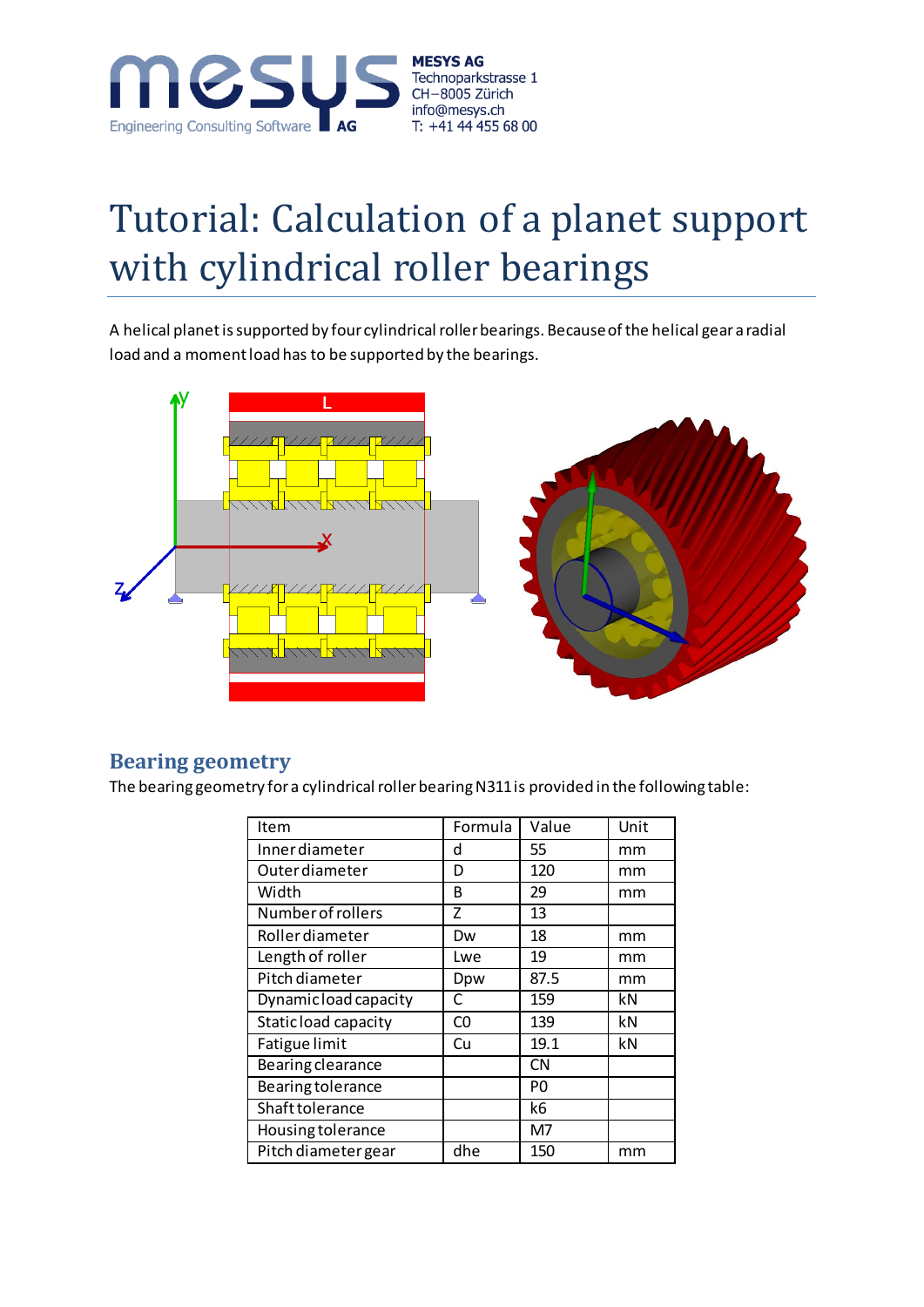

By selecting the tab corresponding to the page "Bearing geometry", the geometrical input will be entered. Now click on the drop-down list on the left in order to choose the desired type of bearing, for this case "Cylindrical roller bearing". Using the  $\frac{1}{T}$ -button behind the bearing selection, we can choose the type of "Configuration" from the drop-down list. Click on "N" and press OK. To proceed with the required input data, "Enter inner geometry and load capacity" must be selected from the drop-down list on the upper right side of the page.

| <b>M</b> Options for selected bearing type  |                   |
|---------------------------------------------|-------------------|
| Bearing inner ring is shaft                 |                   |
| Bearing outer ring is housing               |                   |
| Calculate load capacity for hybrid bearings |                   |
| Configuration                               | N                 |
| Number of sections for roller               | NI J              |
|                                             | N1                |
|                                             | <b>NUP</b><br>NF  |
|                                             | <b>NCF</b><br>NJG |

| General        | Bearing geometry             |     |          | Bearing configuration |    |    | Material and Lubrication               | Loading | <b>Track roller</b>  |                  |              |            |
|----------------|------------------------------|-----|----------|-----------------------|----|----|----------------------------------------|---------|----------------------|------------------|--------------|------------|
|                | Cylindrical roller bearing   |     |          |                       |    |    | Enter inner geometry and load capacity |         |                      |                  |              | ▼          |
| Inner diameter |                              |     | d        | 55                    |    | mm | Dynamic load number                    |         |                      | Cr               | 159          | kN         |
| Outer diameter |                              |     | D        | 120                   |    | mm | Static load number                     |         |                      | C <sub>0</sub> r | 139          | kN         |
| Width          |                              |     | в        | 29                    |    | mm | Fatigue load limit                     |         |                      | Cur              | 19.1         | kN         |
|                | Number of rolling elements   |     | z        | 13                    |    |    | Bearing clearance                      |         | <b>ISO 5753 - CN</b> |                  |              | ▼          |
|                | Diameter of rolling elements | Dw  | 18       |                       | mm |    | Diametral clearance                    |         |                      | Pd               | 0.055        | mm         |
| Pitch diameter |                              |     | Dpw 87.5 |                       | mm |    | Bearing tolerance                      |         |                      |                  | ISO 492 - P0 | ۰          |
|                | Effective length of roller   |     | Lwe      | 19                    |    | mm | Fit to shaft                           |         | k6                   |                  |              | ⊕          |
|                | Shoulder diameter inner ring | dSi | 80.3     |                       | mm | 52 | Surface roughness shaft                |         |                      | Rz               | 4            | <b>LIM</b> |
|                | Shoulder diameter outer ring | dSe | 94.7     |                       | mm | ⊕  | Shaft inner diameter                   |         |                      | dsi              | $\circ$      | mm         |
|                |                              |     |          |                       |    |    | Fit to housing                         |         | M7                   |                  |              | ⊕          |
|                |                              |     |          |                       |    |    | Surface roughness housing              |         |                      | Rz               | 4            | Цm         |
|                |                              |     |          |                       |    |    | Housing outer diameter                 |         |                      | dhe              | 150          | mm         |
|                |                              |     |          |                       |    |    |                                        |         |                      |                  |              |            |
|                |                              |     |          |                       |    |    |                                        |         |                      |                  |              |            |

The user can either automatically obtain the Pitch diameter, Dpw (Dpw = (50+80)/2 = 65mm), when clicking the button  $\lambda$ , or enter it manually.

The pitch diameter of the gear is used for the outer diameter of the housing. Now all the geometry of the bearing is given and both the "Shoulder diameter inner ring dSi" and "Shoulder diameter inner ring dSe", as well as the "Diametral clearance Pd" will be shown after running the software.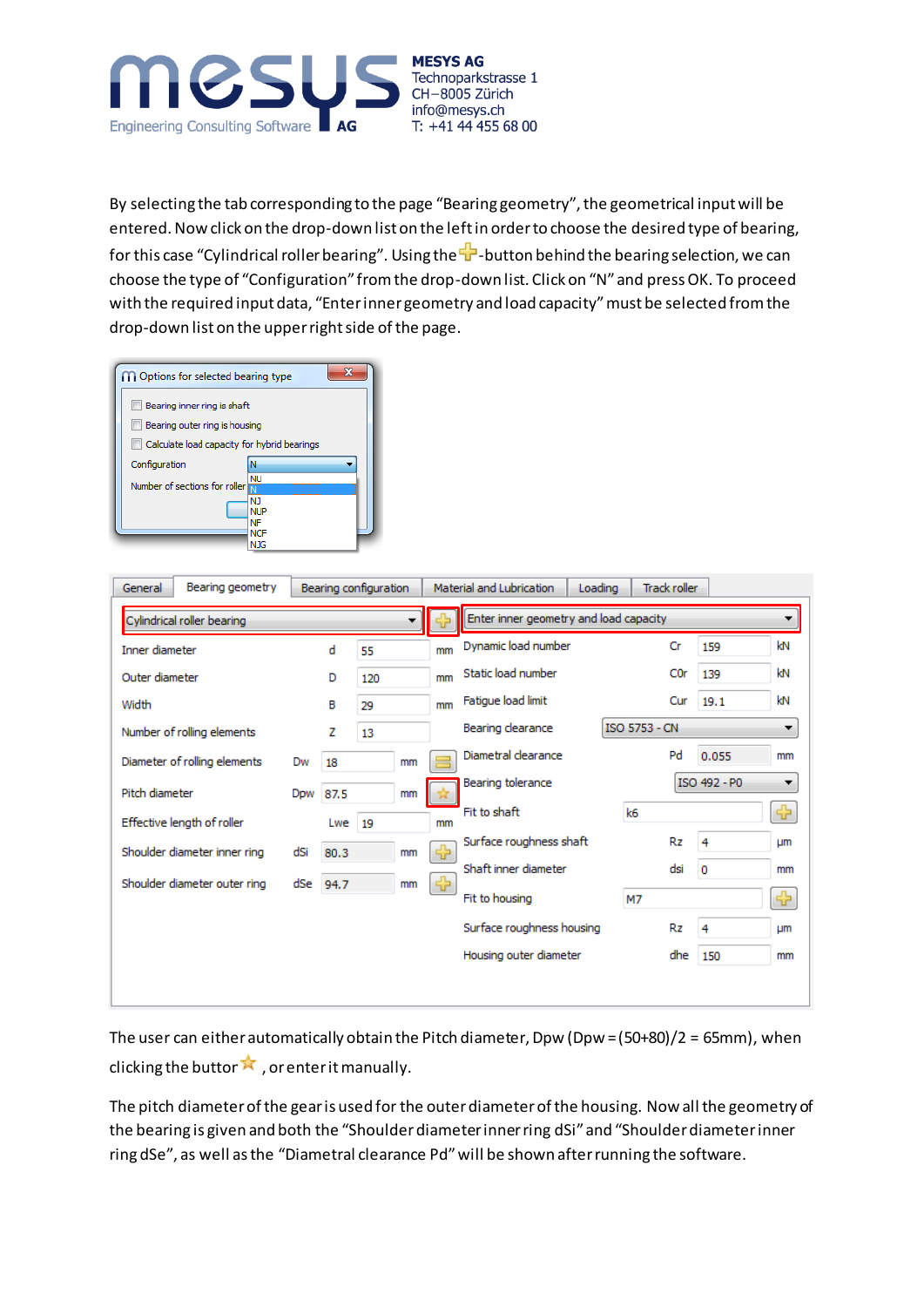

## **Bearing Configuration**

As we have four bearings, we enter their positions on the tab page "Bearing configuration". The amount of bearings can be added using the  $\blacksquare$ -button on the bottom right corner. We want to set the configuration's origin in the middle of the four bearings, so the distance of the two first bearings from the origin is half of the bearing width, i.e. B/2=±14.5mm, and the one of the outer bearings, B+B/2=±43.5mm.

|  | General                         | Bearing geometry | Bearing configuration | Material and Lubrication | Loading | Track roller |  |
|--|---------------------------------|------------------|-----------------------|--------------------------|---------|--------------|--|
|  | Consider group of bearings      |                  |                       |                          |         |              |  |
|  | Position [mm] Axial Offset [mm] |                  |                       |                          |         |              |  |
|  | $1 - 43.5$                      | 0                |                       |                          |         |              |  |
|  | $2 - 14.5$                      | 0                |                       |                          |         |              |  |
|  | 3 14.5                          | 0                |                       |                          |         |              |  |
|  | 4 4 3.5                         | 0                |                       |                          |         |              |  |
|  |                                 |                  |                       |                          |         |              |  |
|  |                                 |                  |                       |                          |         |              |  |
|  |                                 |                  |                       |                          |         |              |  |
|  |                                 |                  |                       |                          |         |              |  |
|  |                                 |                  |                       |                          |         |              |  |
|  |                                 |                  |                       |                          |         |              |  |
|  |                                 |                  |                       |                          |         |              |  |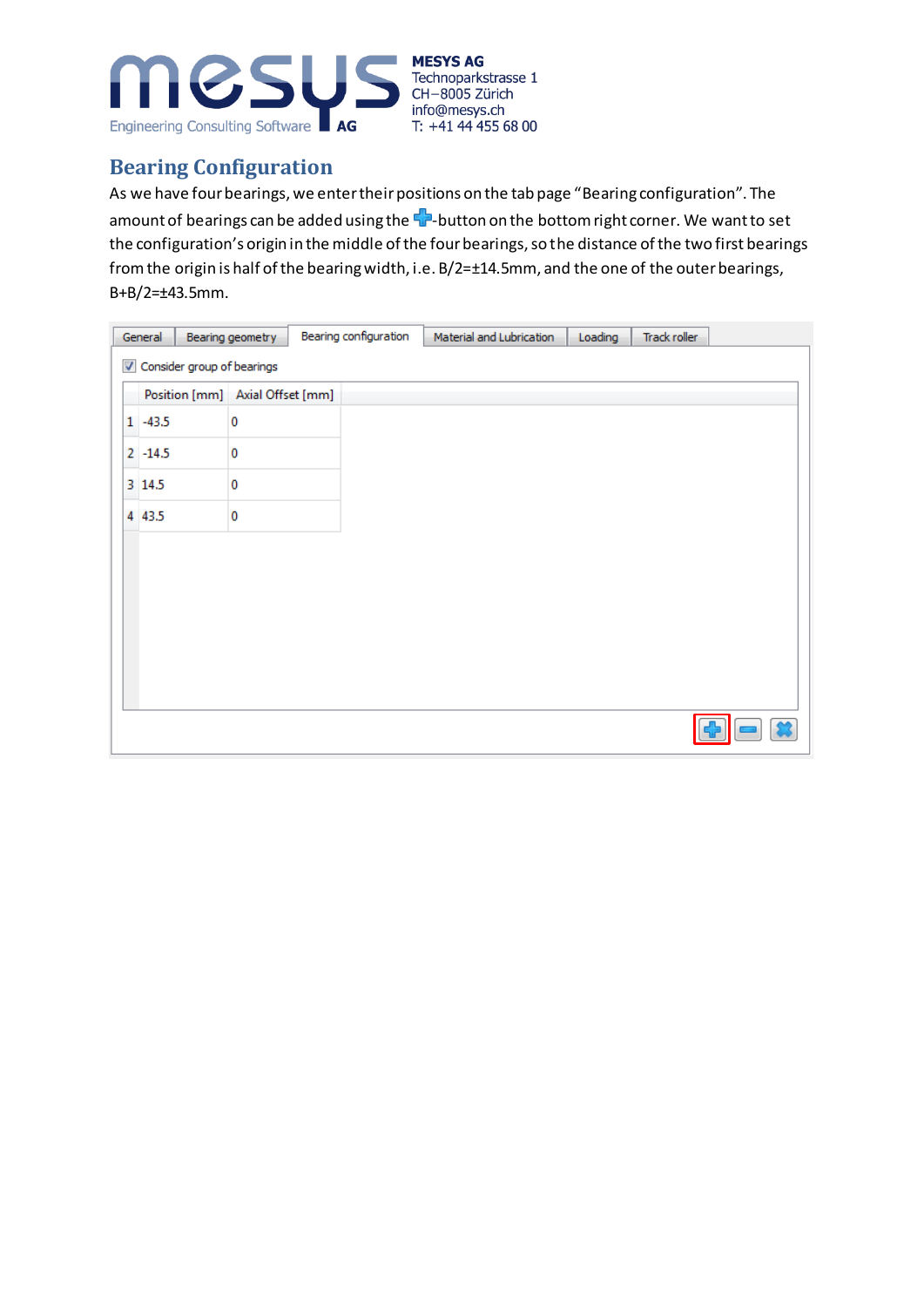

## **Loading**

The loading is imposed by the gear. We have a radial force of Fz= 40kN and a bending moment of Mz =800 Nm. Note that a pair of forces in axial direction are responsible for the moment, not the given radial force. The speed of the inner race is the speed of the planet carrier. This speed should be ni = 500rpm. The outer race rotates with the planet. So ne =-1000rpm which results in a relative speed of 1500rpm. So press now on the tab "Loading" and enter the data as shown:

| General<br>Bearing geometry    |      | Bearing configuration |    |           | Material and Lubrication                              | Loading |           | <b>Track roller</b> |         |                |           |
|--------------------------------|------|-----------------------|----|-----------|-------------------------------------------------------|---------|-----------|---------------------|---------|----------------|-----------|
| Axial load                     | Fx   | $\circ$               | Ν  |           | Displacement                                          |         | <b>UX</b> | $\circ$             |         | mm             | $\bullet$ |
| Radial load                    | Fy   | 0                     | Ν  | $\bullet$ | Displacement                                          |         | uy        | $-8.57967e - 05$    |         | mm             | ⊙         |
| Radial load                    | Fz   | 40000                 | Ν  | $\bullet$ | Displacement                                          |         | uz        | 0.0364159           |         | mm             | ⊙         |
| Moment                         | My   | 0                     | Nm | $\bullet$ | Rotation angle                                        |         | ry        | $-0.00297589$       |         | mrad           |           |
| Moment                         | Mz   | 800                   | Nm | $\bullet$ | Rotation angle                                        |         | rz        | 0.58841             |         | mrad $\degree$ |           |
| Speed inner ring               | ni   | 500                   |    | rpm       | Inner ring rotates to load                            |         |           |                     |         |                |           |
| Speed outer ring               | ne   | $-1000$               |    | rpm       | Outer ring rotates to load<br>$\overline{\mathbf{v}}$ |         |           |                     |         |                |           |
| Temperature of shaft           | Ti   | 20                    |    | ٩C        | Temperature of housing                                |         |           | Te<br>20            |         |                | ٩C        |
|                                |      |                       |    |           |                                                       |         |           |                     |         |                |           |
| <b>Result overview</b>         |      |                       |    |           |                                                       |         |           |                     |         |                |           |
| Basic reference rating life    | L10r | 2854.51               |    |           | Basic reference rating life                           |         |           | L10rh 31716.7       |         |                | h         |
| Modified reference rating life | Lnmr | 17615.4               |    |           | Modified reference rating life                        |         |           | Lnmrh 195726        |         |                | h         |
| Maximal pressure               | pmax | 1497                  |    |           | MPa Static safety factor                              |         |           | <b>SF</b>           | 7.13964 |                |           |

Entering these values and running the calculation we will get a resulting life L10rh = 31716h.

After running the software (press on the  $\mathbb{S}^3$ -button), we will realize that the bearings on the left and the right will take a larger load than the center bearings, as can be seen either in the chart at

"Graphics"->"Contact stress on roller" or in the report, by pressing on the  $\Box$  -button.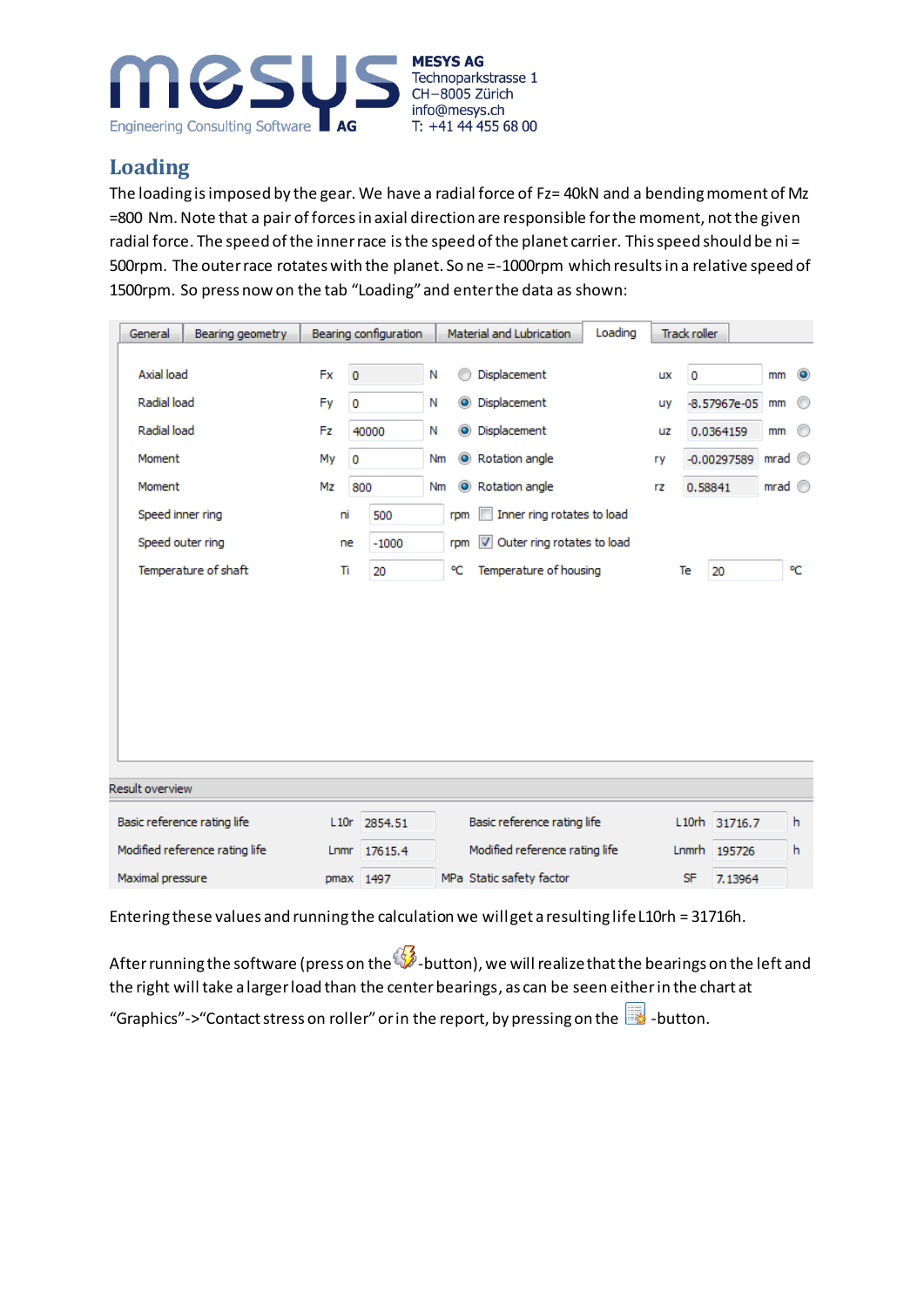





|   |   |        |                                         |                |         |         |      |      | Number Ex [kN] ux [mm] Ey [kN]  uy [mm] Ez [kN]  uz [mm] My [Nm] ry [mrad] Mz [Nm] rz [mrad] pmax [MPa] SF |       |
|---|---|--------|-----------------------------------------|----------------|---------|---------|------|------|------------------------------------------------------------------------------------------------------------|-------|
|   | 0 | 0.0000 | $-8.37163$ $-0.0257$ $11.8121$ $0.0363$ |                | 4.13    | $-0.00$ | 6.07 | 0.59 | 1459.64                                                                                                    | 7.51  |
|   | 0 | 0.0000 | $-1.92951$ $-0.0086$ $8.18601$ $0.0364$ |                | 1.47    | $-0.00$ | 2.22 | 0.59 | 1228.60                                                                                                    | 10.60 |
|   | 0 | 0.0000 | 1.96474 0.0084                          | 8.19436 0.0365 | $-1.59$ | $-0.00$ | 2.22 | 0.59 | 1231.08                                                                                                    | 10.56 |
| 4 | 0 | 0.0000 | 8.33641 0.0255                          | 11.8076 0.0365 | $-4.08$ | $-0.00$ | 6.23 | 0.59 | 1497.00                                                                                                    | 7.14  |

Note that this calculation assumes a rigid shaft and housing, so the real loading on the outside bearings should be a little different.

In the report we also find the pressure between shaft, bearing and housing:

| Pressure between inner ring and shaft   | pFitShaft   | 11.114 MPa |
|-----------------------------------------|-------------|------------|
| Pressure between outer ring and housing | pFitHousing | 0.9324 MPa |

Since the outer ring is rotating to the load it should have a stronger fit than the inner ring. The interference of the outer ring should be increased; the interference of the inner ring should be decreased.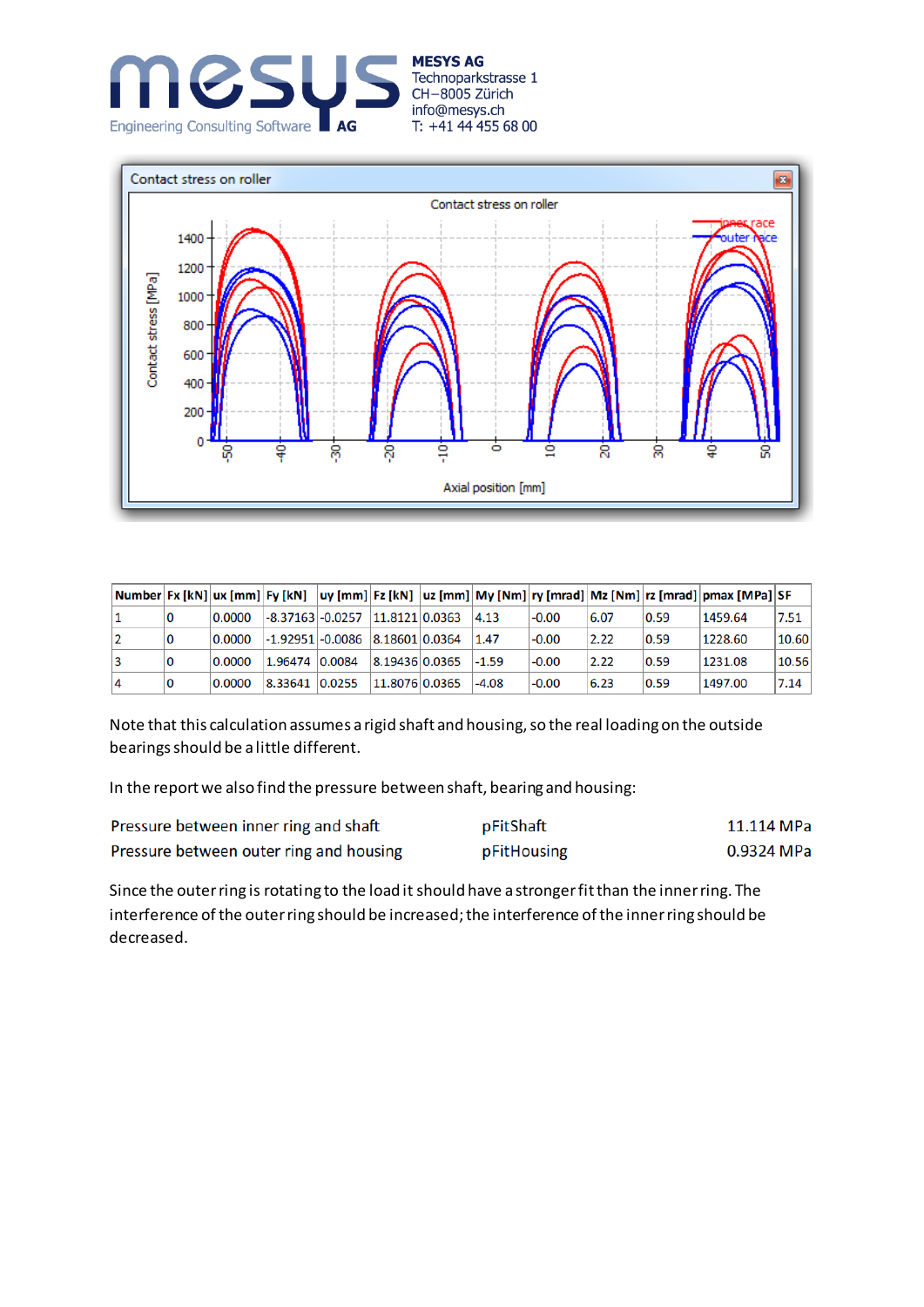

Since the loading is quite small, the subsurface stresses should be no problem. We can see in the graphics that a hardness depth of 0.4mm would be enough for the highest loaded contact.



The load zone for the bearings is relatively small. It is only about 140°.

Selecting "minimal clearance" on the tab page "General" and running the software, the load zone increasesto 200° and the life L10rh to 64000h.

| General        | Bearing geometry                                                 |         | Bearing configuration | Material and Lubrication                                                                                                                                      | Loading | <b>Track roller</b> |    |      |
|----------------|------------------------------------------------------------------|---------|-----------------------|---------------------------------------------------------------------------------------------------------------------------------------------------------------|---------|---------------------|----|------|
|                | MGSUS<br>Engineering Consulting Software                         |         |                       | <b>Rolling Bearing Calculation</b><br>Calculation of load distribution and reference life for rolling bearings considering ISO/TS 16281 and NREL/TP-500-42362 |         |                     |    |      |
| Project name   | Calculation description                                          |         |                       |                                                                                                                                                               |         |                     |    |      |
| Settings       |                                                                  |         |                       |                                                                                                                                                               |         |                     |    |      |
| Limit for aISO |                                                                  | aISOMax | 50                    | Reliability                                                                                                                                                   |         | s                   | 90 | $\%$ |
|                | <b>Friction coefficient</b>                                      | μ       | 0.1                   | Calculation for medium clearance.                                                                                                                             |         |                     |    |      |
|                | Calculate lubricant film thickness<br>Consider centrifugal force |         |                       | Calculation for minimal clearance<br>Calculation for medium clearance<br>Calculation for maximal clearance                                                    |         |                     |    |      |
|                | Calculate required hardness depth                                |         |                       | Calculate modified life                                                                                                                                       |         |                     |    |      |
|                |                                                                  |         |                       |                                                                                                                                                               |         |                     |    |      |
|                | Use fatigue strength for hardness depth                          |         |                       | Use extended method for pressure distribution                                                                                                                 |         |                     |    |      |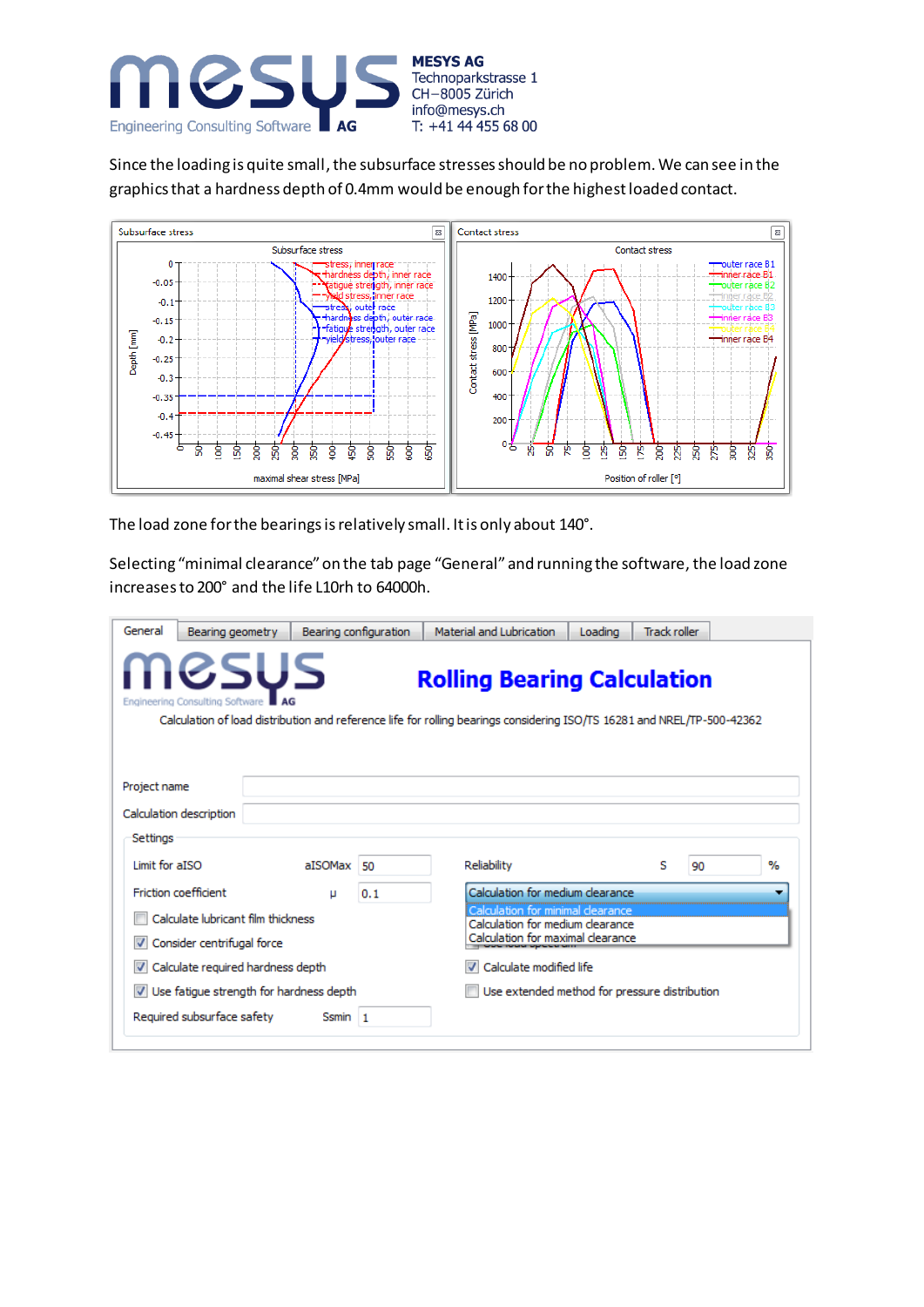



Therefore further reducing the clearance could improve the life, but this has to be done under consideration of temperatures which also influence the clearance.

The change from medium clearance to minimum clearance reduces the angle rz fom 0.59mrad to 0.24mrad. This can affect the contact pattern between the gears and therefore is important for the lead modifications of the gear.

For maximal clearance life reduces to 21901h and the angle increases to rz = 0.8mrad. So just the position in the tolerance field influences both the life and the tilting angle by a factor of three or more.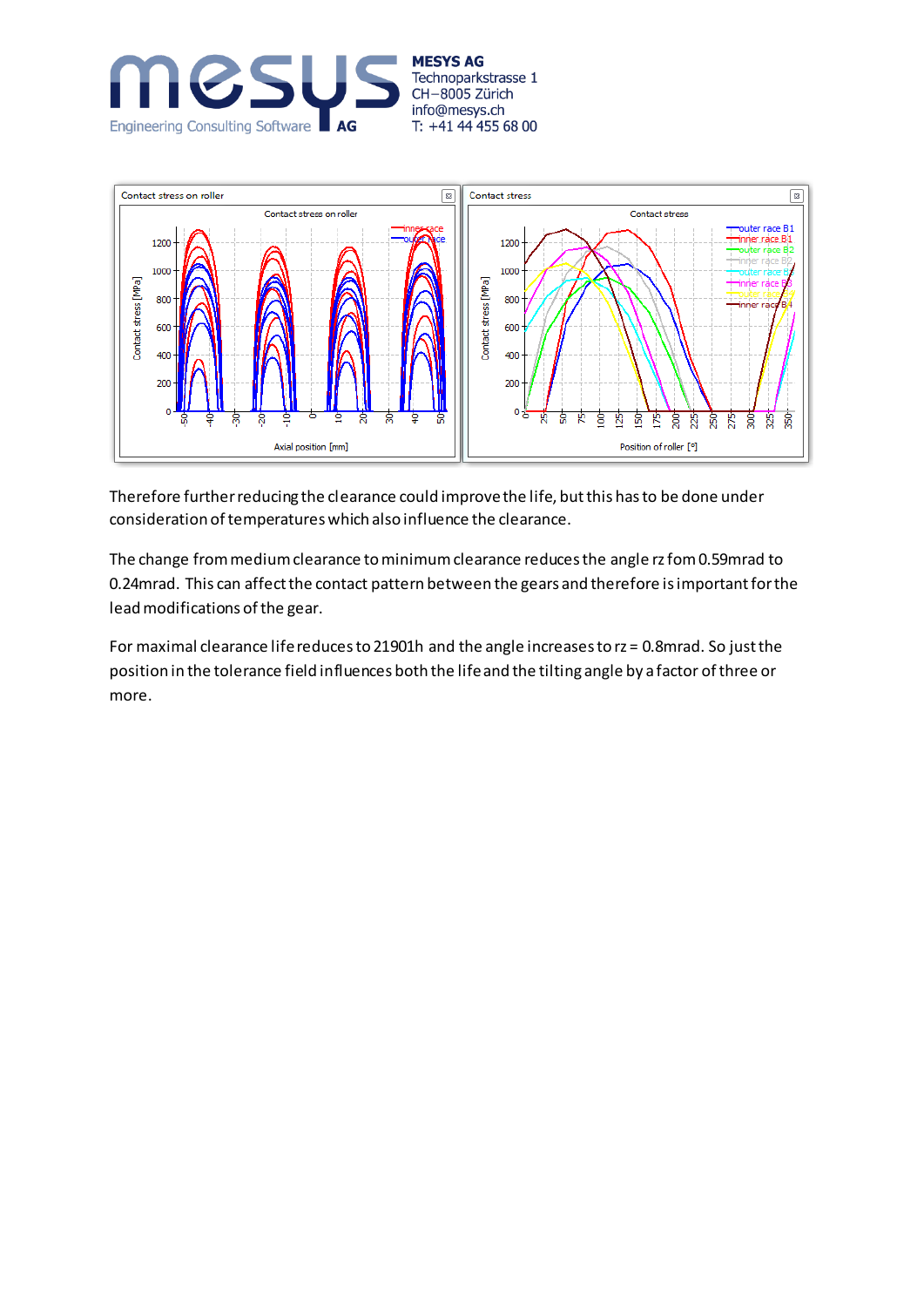

#### **Comparison with MESYS Shaft Calculation**

It is noteworthy to compare this example with the output from the *MESYS Shaft calculation* in order to take into account non-rigid conditions for both the pin and the bearing's inner ring.

Here is the output for the bearing calculation:

|   |    |        |                                       |                |         |         |      |      | Number Fx [kN] ux [mm] Fy [kN]  uy [mm] Fz [kN]  uz [mm] My [Nm] ry [mrad] Mz [Nm] rz [mrad] pmax [MPa] SF |                     |
|---|----|--------|---------------------------------------|----------------|---------|---------|------|------|------------------------------------------------------------------------------------------------------------|---------------------|
|   | 0  | 0.0000 | $-8.37163$ $-0.0257$                  | 11.8121 0.0363 | 4.13    | $-0.00$ | 6.07 | 0.59 | 1459.64                                                                                                    | $\blacksquare$ 7.51 |
|   | 10 | 0.0000 | $-1.92951$ $-0.0086$ $8.18601$ 0.0364 |                | 1.47    | $-0.00$ | 2.22 | 0.59 | 1228.60                                                                                                    | 10.60               |
|   | 10 | 0.0000 | 1.96474 0.0084                        | 8.19436 0.0365 | $-1.59$ | $-0.00$ | 2.22 | 0.59 | 1231.08                                                                                                    | 10.56               |
| 4 | 0  | 0.0000 | 8.33641 0.0255                        | 11.8076 0.0365 | $-4.08$ | $-0.00$ | 6.23 | 0.59 | 1497.00                                                                                                    | 7.14                |

| Number   x |  |                      | $ eC $ also $ Pref[kN] $ L10r | Lnmr                  |                                | $ $ L10rh $ $ h $ $ Lnmrh $ $ h $ $ |
|------------|--|----------------------|-------------------------------|-----------------------|--------------------------------|-------------------------------------|
|            |  |                      | 4.17 0.55 5.74 11.66          |                       | 6061.62 34821.7 67351.3 386908 |                                     |
|            |  | 4.17 0.55 14.16 7.05 |                               | 32386.2 458693 359846 |                                | 5.09659e+006                        |
| 3          |  | 4.17 0.55 14.05 7.08 |                               | 31978.7 449386 355318 |                                | $4.99318e+006$                      |
| 4          |  |                      | 4.17 0.55 5.68 11.74          |                       | 5917.88 33592.4 65754.3 373248 |                                     |

We will compare it in turn with two posible conditions in the *MESYS Shaft Calculation*, on one hand we suppose that the shaft is supported against tilting:

| Loading<br>Supports<br>Geometry<br><b>Settings</b><br>General<br><b>Sections</b>                                                                                                                         |         |                                                                                                                                                                                                                                                                            |                  |                          |         |
|----------------------------------------------------------------------------------------------------------------------------------------------------------------------------------------------------------|---------|----------------------------------------------------------------------------------------------------------------------------------------------------------------------------------------------------------------------------------------------------------------------------|------------------|--------------------------|---------|
| Support x=0, 'PL1'<br>Rolling bearing x=46.5, 'Bearing 1'<br>Rolling bearing x=75.5, 'Bearing 2'<br>Rolling bearing x=104.5, 'Bearing 3"<br>Rolling bearing x=133.5, 'Bearing 4'<br>Support x=180, 'PL2' | ÷<br>रू | Support<br>Name PL1<br>Position<br>$\triangledown$ Shaft is supported radially<br>$\nabla$ Shaft is supported axially to the left<br>$\triangledown$ Shaft is supported axially to the right<br>V Shaft is supported against tilting<br>Shaft is supported against torsion | $\mathbf{x}$     | ١o                       | ▼<br>mm |
|                                                                                                                                                                                                          |         | Bearing offset                                                                                                                                                                                                                                                             | $\delta_{\rm x}$ | $\overline{\phantom{0}}$ | mm      |
|                                                                                                                                                                                                          |         | Bearing offset                                                                                                                                                                                                                                                             | $\delta_{\rm v}$ | 0                        | mm      |
|                                                                                                                                                                                                          |         | Bearing offset                                                                                                                                                                                                                                                             | $\delta_z$       | 0                        | mm      |
|                                                                                                                                                                                                          |         |                                                                                                                                                                                                                                                                            |                  |                          |         |

| Name                       |        | $L10rh$ [h] $pmax$ [MPa] SF |             |       |          |                | Fx [kN] Fy [kN] Fz [kN] Mx [Nm] My [Nm] Mz [Nm] |           |        |
|----------------------------|--------|-----------------------------|-------------|-------|----------|----------------|-------------------------------------------------|-----------|--------|
| $\triangle$ Pin            |        |                             |             |       |          |                |                                                 |           |        |
| PL1                        |        |                             |             | 0.000 | 5.806    | 19,999         | 0.00                                            | $-744.40$ | 125.56 |
| Bearing 1                  | 37114  | 1581.62                     | 6.40        | 0.000 | $-8.397$ | $-13.695$ 0.00 |                                                 | $-8.35$   | 8.85   |
| Bearing 2                  | 571426 | 1178.20                     | 11.53 0.000 |       | $-1.463$ | $-6.234$       | 0.00                                            | $-2.57$   | 1.90   |
| Bearing 3                  | 547807 | 1192.66                     | 11.25 0.000 |       | 1.332    | $-6.443$       | 0.00                                            | 2.27      | 1.76   |
| Bearing 4                  | 34766  | 1634.91                     | 5.99        | 0.000 | 8.585    | $-13.627$ 0.00 |                                                 | 8.56      | 8.27   |
| PL <sub>2</sub>            |        |                             |             | 0.000 | $-5.896$ | 20.001         | 0.00                                            | 744.61    | 127.59 |
| Planet Shaft (Planet Gear) |        |                             |             |       |          |                |                                                 |           |        |
| $\blacktriangleleft$       |        | ш                           |             |       |          |                |                                                 |           |        |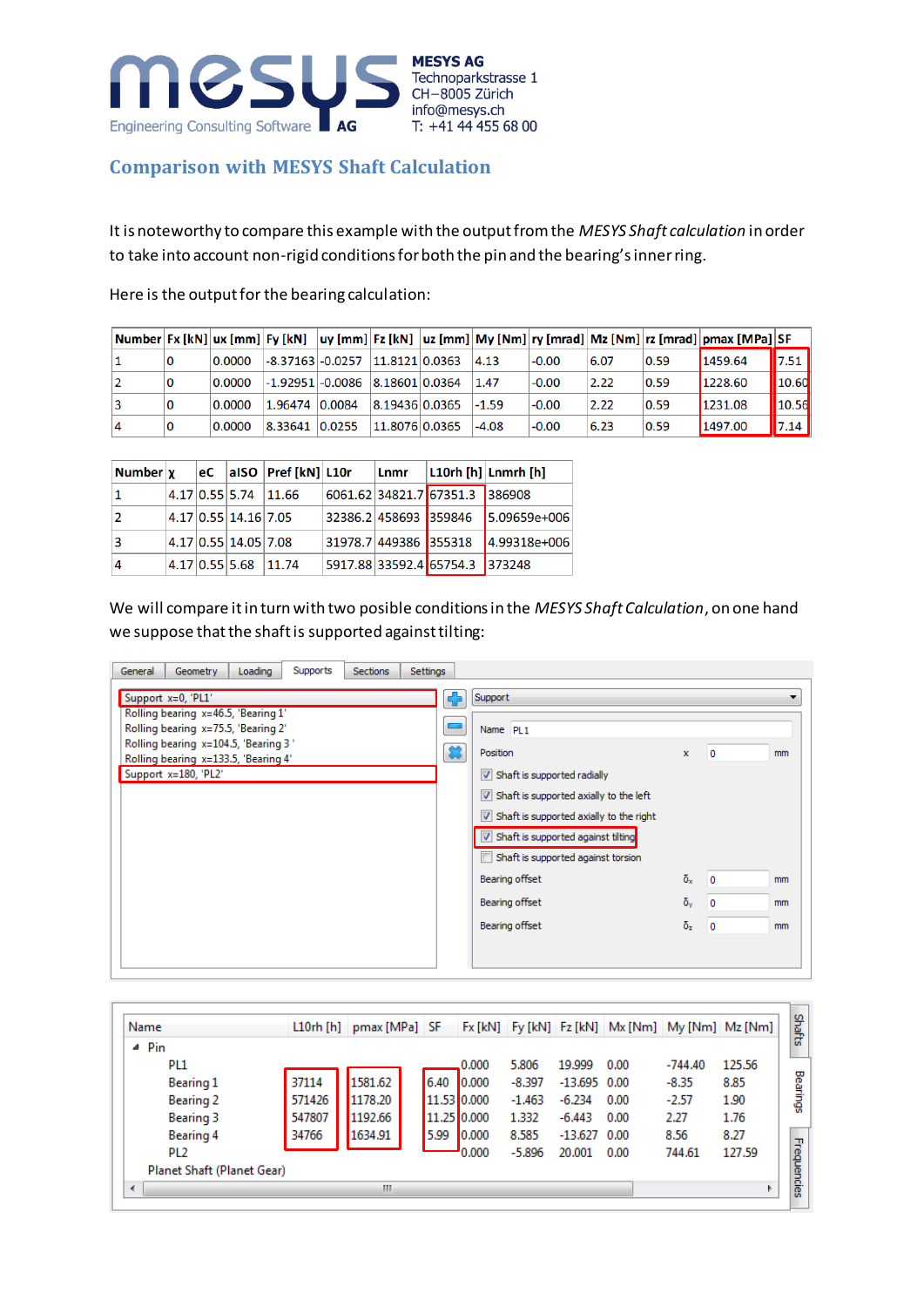

And on the other hand, we suppose that it is not:

| Name                       |         | L10rh [h] pmax [MPa] SF |      |             |          |                |      | Fx [kN] Fy [kN] Fz [kN] Mx [Nm] My [Nm] Mz [Nm] |       |
|----------------------------|---------|-------------------------|------|-------------|----------|----------------|------|-------------------------------------------------|-------|
| $\triangle$ Pin            |         |                         |      |             |          |                |      |                                                 |       |
| PL <sub>1</sub>            |         |                         |      | 0.000       | 4.400    | 20,000         | 0.00 | 0.00                                            | 0.00  |
| Bearing 1                  | 26445   | 1667.63                 | 5.75 | 0.000       | $-8.540$ | $-15.435$ 0.00 |      | $-14.14$                                        | 10.70 |
| <b>Bearing 2</b>           | 1435689 | 1067.88                 |      | 14.03 0.000 | $-1.033$ | $-4.527$       | 0.00 | $-2.91$                                         | 1.46  |
| Bearing 3                  | 1405976 | 1077.68                 |      | 13.78 0.000 | 1.014    | $-4.638$       | 0.00 | 2.85                                            | 1.49  |
| Bearing 4                  | 25761   | 1691.76                 | 5.59 | 0.000       | 8.616    | $-15,400$ 0.00 |      | 14.11                                           | 10.39 |
| PL <sub>2</sub>            |         |                         |      | 0.000       | $-4.489$ | 20,000         | 0.00 | 0.00                                            | 0.00  |
| Planet Shaft (Planet Gear) |         |                         |      |             |          |                |      |                                                 |       |
| ∢                          |         | Ш                       |      |             |          |                |      |                                                 |       |

Having a glance at these highlighted results, the user quickly realizes how important this fact is for the bearing's dimensioning.